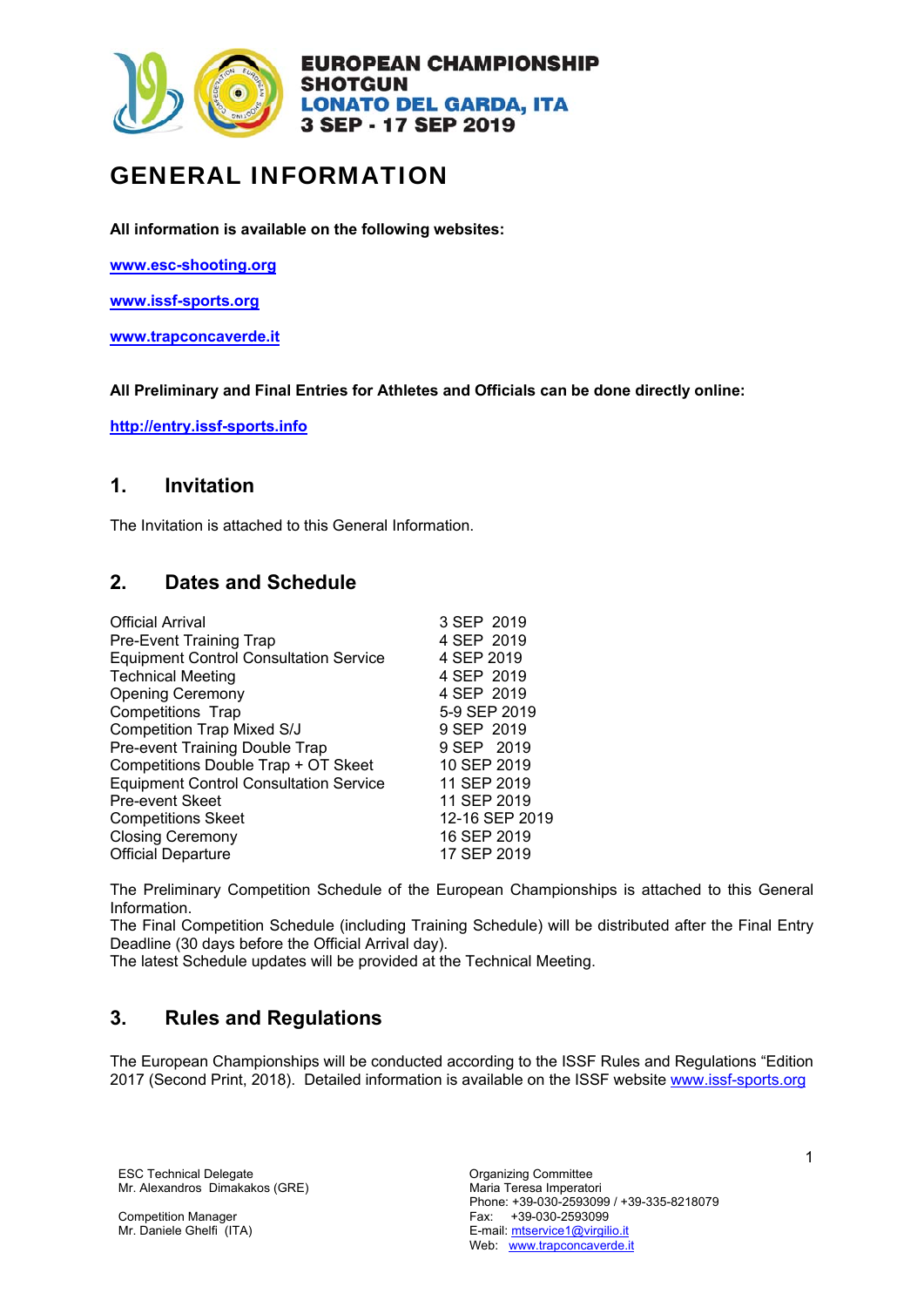

ESC Juries will be designated by the ESC Presidium to supervise the European Championships. Qualified Range Officers / Referees holding applicable ISSF licenses will conduct the competitions.

#### **Shotgun Equipment**

All skeet athletes must have ISSF seals with serial numbers on their marker tapes. Any shooting vests that do not have ISSF seals on the marker tapes must be submitted to Equipment Control for inspection and the affixing of a seal before the competition.

Equipment Control will be conducted according to ISSF Rules using approved, calibrated instruments. Pre-competition testing is not mandatory, however, athletes are responsible for competing with legal equipment and clothing. All athletes are urged to submit any doubtful equipment and clothing to Equipment Control or the Shotgun Jury for checking before the competition. All athletes are subject to being selected for random testing during the competition. Athletes found to be in violation of the rules for guns or skeet marker tapes will be disqualified.

#### **Cartridge Controls**

During Qualification, athletes whose cartridges are to be tested are selected by a computer draw. Between 10% and 18% of the athletes participating in an event will be selected for cartridge testing. Two (2) plus four (4) cartridges will be selected from each athlete and placed in separate labeled envelopes. The two (2) cartridges must be tested, first. If both cartridges weight 24.50 g or less, no further action will be taken. If one (1) or both cartridges weight more than 24.50g, then the four (4) cartridges in the second envelope must be tested. If the average of the six (6) cartridges weight more than 24.50 g, then the athlete must be disqualified (DSQ).

During Final, all six (6) finalists must be tested using the same procedure. The Finalists or their Coaches/Officials must bring, as early as possible, but not later than 30 minutes before the scheduled start of the Final (Reporting Time), all the cartridges that will be used during the Finals and place them in separate Cartridge Control Boxes on the Finals field of play. The Finalists must report at least 15 minutes before the start of the Final. The Equipment Control Jury will take the necessary samples from the boxes, and the boxes will be sealed. The boxes must be left under the supervision of Equipment Control Jury Member on the FOP. Once ammunition is placed in the box and sealed, only the Equipment Control Jury or the Finalist can remove ammunition from the box. No additional cartridges are brought to a Finalist during Finals. All cartridge controls must be completed before the start of the Presentation of the Finalists. Any disqualified (DSQ) athlete will not be allowed to participate in the Finals (There will be no elimination for 6th place; the first elimination will be for 5th place).

#### **Colored Wads**

Only transparent or translucent wads with no color may be used.

#### **If an athlete uses ammunition that is not in accordance with Rule 9.4.3.1 a), then the athlete must be disqualified (DSQ)**

# **4. Participation**

#### **Individual Events**

ESC Member Federations may enter a maximum of three (3) athletes in each ECH event.

Up to two (2) additional athletes per Olympic event may be invited to shoot for MQS, but only if the range capacity allows additional participants. (ESC Rule 6.5.7.1)

These two (2) additional athletes must not be ranked in the official result list. They must be listed separately according to their results, but without ranking and their scores cannot be recognized as World Records or European Records (ESC Rule 6.5.7.1.1).

Exchange of an athlete competing for individual and/or team results with a MQS athlete is not permitted. A MQS athlete may replace a withdrawn team athlete. The withdrawn team athlete may not shoot for MQS.

ESC Technical Delegate **Committee** Committee Mr. Alexandros Dimakakos (GRE)

Competition Manager Mr. Daniele Ghelfi (ITA)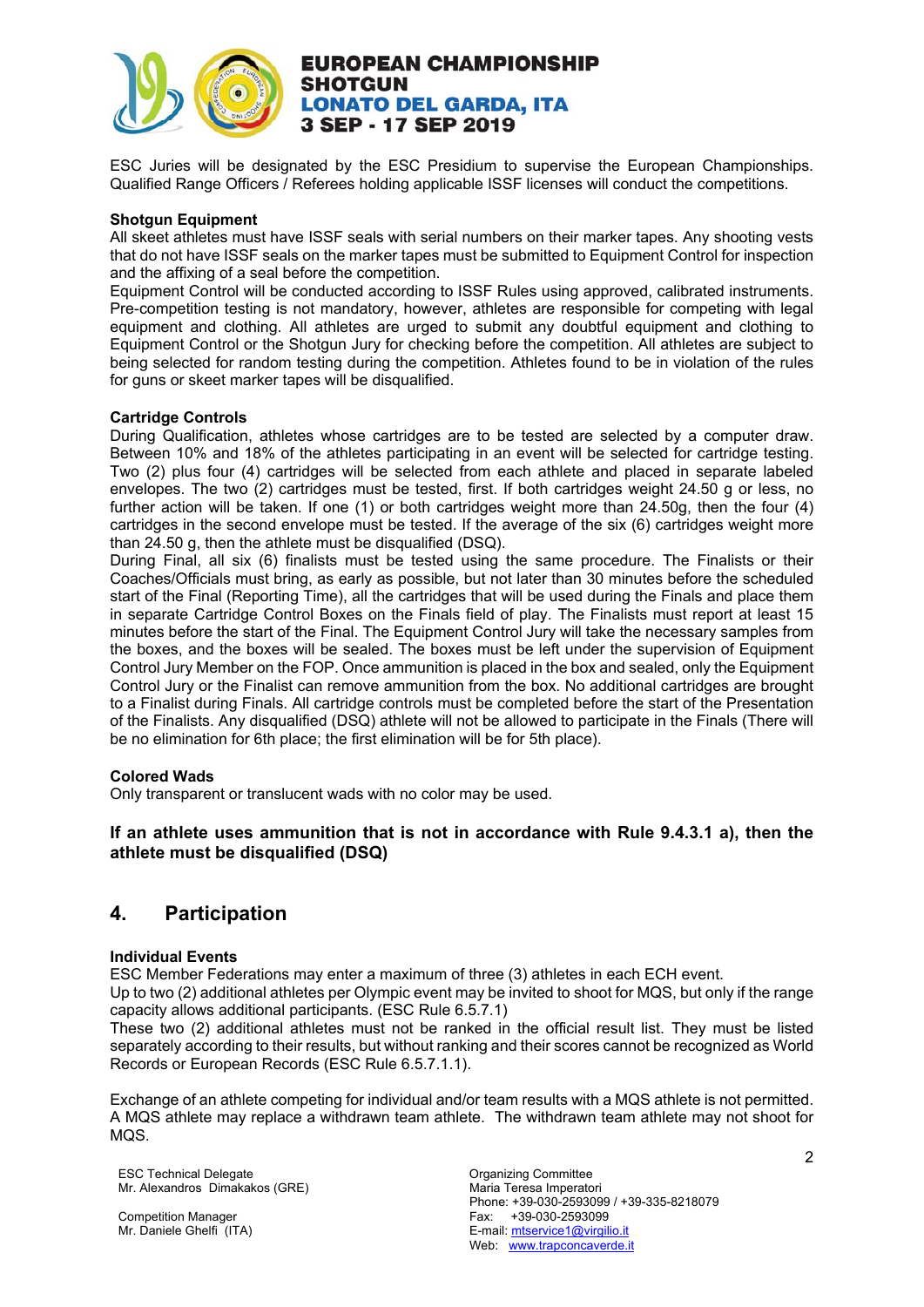

Replacements may only be made in the teams of 3 (three) registered for team events, but only from those (including MQS athletes) already registered for these championships.

#### **Juniors**

Juniors are athletes who will be under the age of 21 on 31st December 2019. Juniors may participate in the men's and women's competitions but in one category only (either in the junior's or in the senior's events) at the same championship (place and period).

| <b>Events Men</b> |
|-------------------|
| <b>Trap Men</b>   |
| Double Trap Men   |
| <b>Skeet Men</b>  |

**Events Women Trap Women** Double Trap Women Skeet Women

Trap Men Junior<br>
Double Trap Men Junior<br>
Double Trap Womer Skeet Men Junior Skeet Women Junior

**Events Men Junior Figure 2018** Events Women Junior Trap Men Junior Trap Women Junior Double Trap Women Junior

**Mixed Team Events** (each team will be composed by one Man and one Woman) Trap Mixed Team / Trap Mixed Team Junior Skeet Mixed Team / Skeet Mixed Team Junior

#### **Mixed Team Events (Trap and Skeet) Men/Women**

ESC Member Federations may enter a maximum of two (2) teams per mixed team event, consisting of one (1) man and one (1) woman.

#### **Mixed Team Event (Trap and Skeet) Men Junior/Women Junior**

ESC Member Federations may enter a maximum of two (2) teams per mixed team junior event, consisting of one /1) man junior and one (1) woman junior.

#### **New Team Finals (Trap and Skeet) Men, Men Junior, Women, Women Junior**

The top eight (8) teams (3 members each team) in the Men, Women, Men Junior and Women Junior categories, after the qualification stage will compete on day 3 of the shotgun schedule of Trap and Skeet, in a final stage with Quarter Final, Semi Final and 2 Medal Matches, to decide the European Championship top 3 teams (Gold, Silver, Bronze) in each category.

#### **ISSF ID Number**

All athletes must sign an "Athlete's Declaration" and have an official ISSF ID number issued before participation in the European Championships.

Athletes without an ISSF ID number will not be allowed to participate. ISSF ID numbers can be obtained from the ISSF Headquarters by using the official application form.

#### **Quota Places and MQS**

Quota Places for 2020 Olympic Games Tokyo (JPN), will be awarded according to the Qualification System. Detailed information is available on the ESC website www.esc-shooting.org Results obtained during this ESC European Championships will be recognized as MQS for the 2020 OG.

Athlete biographies will be distributed and photos will be taken.

ESC Technical Delegate **Committee** Committee Mr. Alexandros Dimakakos (GRE)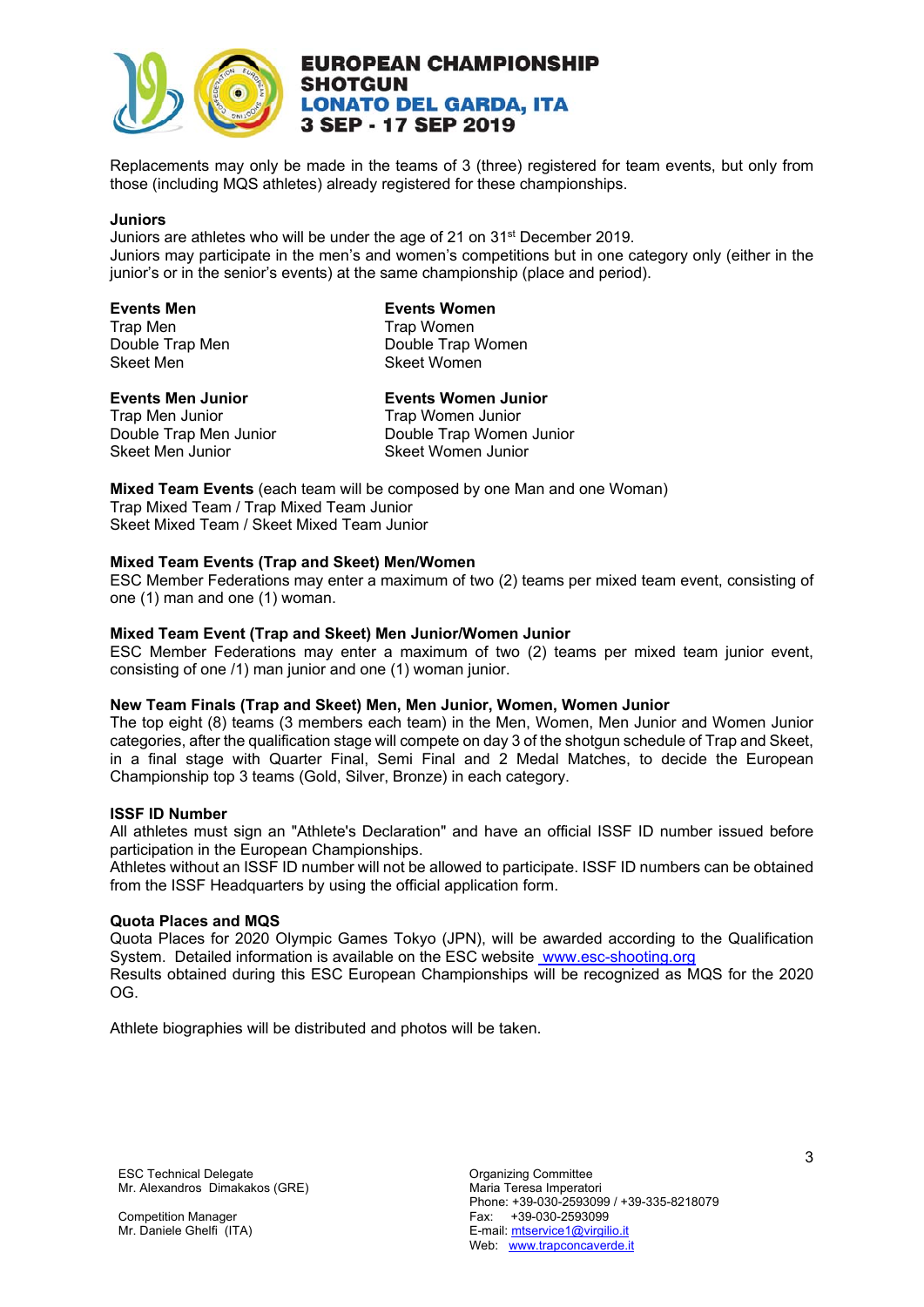

# **5. Entry Process**

Please complete the attached Registration Forms (Annex  $1 - 9$ ) and return them by the set deadlines. Preliminary and Final Entries for Athletes and Officials must be returned to the ISSF Headquarters. All other Registration Forms must be returned to the Organizing Committee (see also: Summary of Deadlines).

#### **Preliminary Entries**

ESC Member Federations entering the European Championships must submit the Preliminary Entries not later than **4 MAY 2019.**

Please use the ISSF Online Registration Service http://entry.issf-sports.info, or exceptionally complete the Preliminary Entry Form (Annex 1) and return it by email or fax to the ISSF Headquarters.

#### **Final Entries**

ESC Member Federations must forward their Final Entries directly to the ISSF HQ. The Final Entry Deadline (30 days before the Official Arrival day) is **4 AUG 2019.**

Please use the ISSF Online Registration Service http://entry.issf-sports.info, or exceptionally complete the Final Entry Forms (Annex 3) and return them by email or fax to the ISSF Headquarters.

#### **Late Entries**

Late Entries will only be accepted until the Late Entry Deadline (3 days before the Official Arrival day) which is **30 AUG 2019,** if the maximum number of athlete entries has not been reached.

Any additional entries received after the Late Entry Deadline, from **31 AUG 2019** onwards, may not participate.

**Important Note:** Until 3 days Late Entry Deadline, the change of names / athletes within an event in the Final Entries is possible without restriction and additional fees.

#### **Entry Changes after the Late Entry Deadline**

From **31 AUG 2019** onwards, only the following changes in the Final Entries are permitted:

- a) Replacement of a registered athlete by another already registered athlete in another event can be made only before 12:00h the day before the Pre-Event Training for that event.
- b) Change of Status in an event: a MQS athlete can replace a withdrawn team athlete. The withdrawn team athlete may not shoot for MQS. The exchange of athletes within an event is not permitted.

#### **Entry Confirmation upon arrival**

All Team Leaders of ESC Member Federation delegations must report to the OC Entries Official and confirm the Final Entries. Entry confirmation must be completed before 12:00 the day before the Pre-Event Training.

#### **Cancellation**

Any ESC Member Federation that reduces the number of athletes listed in their Final Entries after the Final Entry Deadline (**4 AUG 2019)** must pay all applicable fees and costs including entry fees according to the number of athletes and entries on the Final Entry Forms originally received. If the applicable fees and costs are not paid no member of that federation may participate.

ESC Technical Delegate **Committee** Committee Mr. Alexandros Dimakakos (GRE)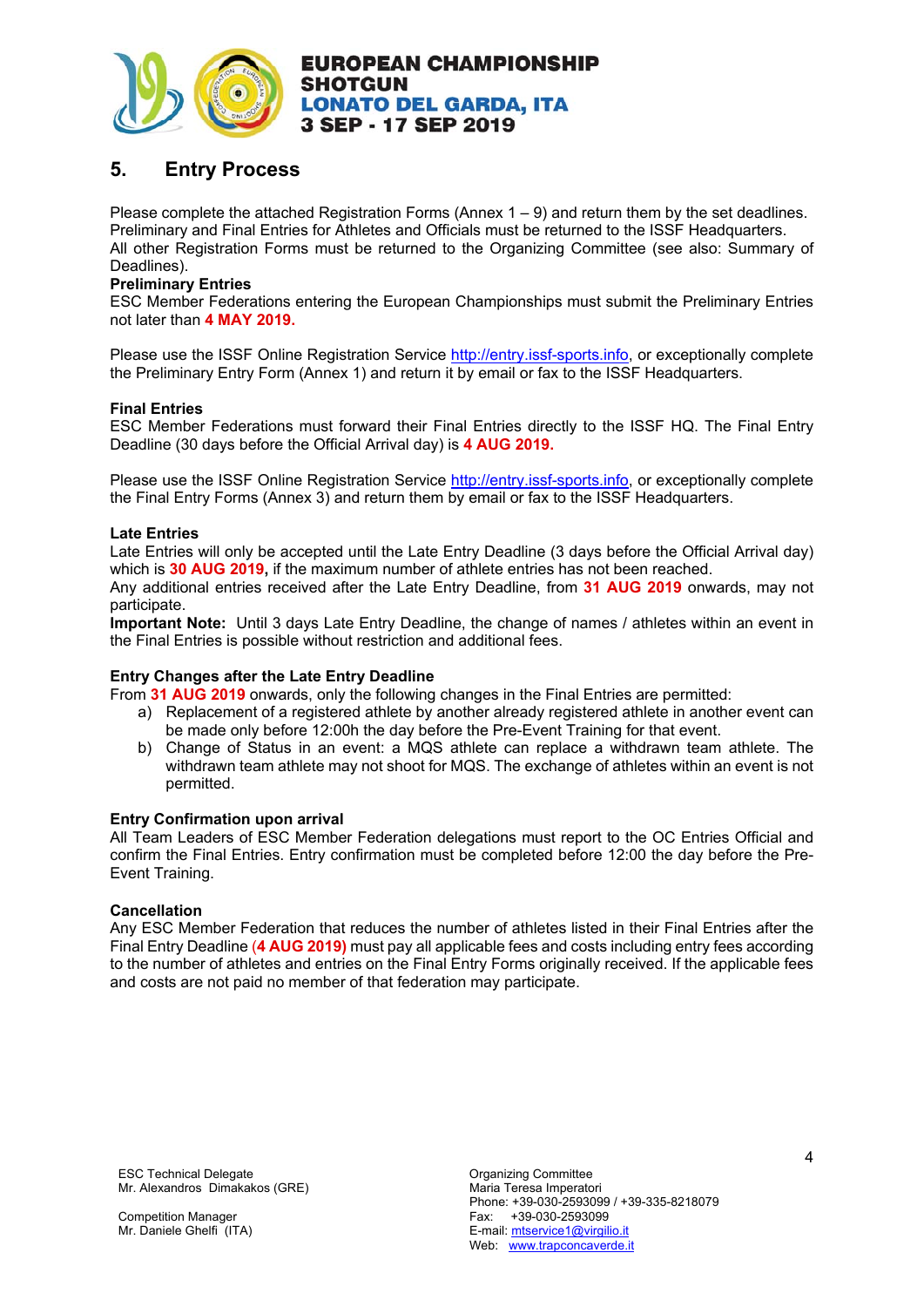

#### **Entry Fee**

The entry fees include all charges for registration, local transportation between shooting range and official hotels and doping control.

The Entry Fees DO NOT include the Pre-Event and Unofficial Trainings.

| Fee        |              | <b>Description</b>                                           |
|------------|--------------|--------------------------------------------------------------|
| <b>EUR</b> |              | 170,00 Fee per athlete / per event                           |
| <b>EUR</b> |              | 135,00 Fee per Mixed Team / per event                        |
| <b>EUR</b> |              | 135,00 Fee per Team / per event                              |
| <b>EUR</b> |              | 50,00 Fee per Official                                       |
| <b>EUR</b> |              | 50,00 Additional Late Entry Fee per athlete / per event      |
| <b>EUR</b> |              | 170,00 Cancellation Fee per athlete / per event              |
| CHD        | <u>o nn </u> | <b>Dro ovent and Unofficial Training Eag per round Trap-</b> |

EUR 8,00 Pre-event and Unofficial Training Fee per round Trap / Skeet (25 targets) 10,00 Pre-event and Unofficial Training Fee per round Double Trap (30 targets)

#### **Payment of Entry Fees**

Registration and payment of the Entry Fees will be carried out at the shooting range, or Swift prior to arrival.

Payments must be made in Euro and, if made through bank transfer, the amounts must be net of any bank spending.

Credit cards, personal checks or traveler's checks will **not** be accepted.

Bank details for early transfer of funds:

| Beneficiary:      | COMITATO ORGANIZZATORE GARE DI TIRO A VOLO LONATO                |
|-------------------|------------------------------------------------------------------|
| Bank:             | <b>BANCA VALSABBINA SPS</b>                                      |
| Branch.           | FILIALE DI LONATO D/G                                            |
| Address           | Piazza Martiri della Libertà - 25017 LONATO D/G (Brescia), Italy |
| C/Acc. Number     | 20424                                                            |
| ABI Code          | 5116                                                             |
| CAB code          | 54669                                                            |
| <b>SWIFT Code</b> | <b>BCVAIT2VLON</b>                                               |
| <b>IBAN</b>       | IT36 I 051 1654 6690 0000 0020 424                               |

Accreditation for Final Registration and payment is requested to be made by one (1) representative per each ISSF Member Federation. Please give a copy of the bank transfer voucher to the representative to bring with him/her to the Entry Confirmation if entry fees have been paid in advance.

### **Payments for accommodation will be made directly with the hotels.**

#### **Accreditation Process**

All persons involved in the European Championships (Athletes, Team Officials, ISSF/ESC Officials, OC Officials, Media) must have accreditations that clearly identify the accreditation holder (with photograph, family name and first name, nation and function) in order to use the local transportation and to enter controlled areas on the shooting range.

Accreditations (for persons registered before the Late Entry Deadline and who have a photograph in the ISSF database) will be prepared by the ISSF Headquarters and Organizing Committee. All other accreditations will be prepared by the Accreditation Office of the European Championship . Accreditations and BIB Numbers will be distributed by the Organizing Committee after payment of the entry fees.

ESC Technical Delegate **Committee** Committee Mr. Alexandros Dimakakos (GRE)

Competition Manager Mr. Daniele Ghelfi (ITA)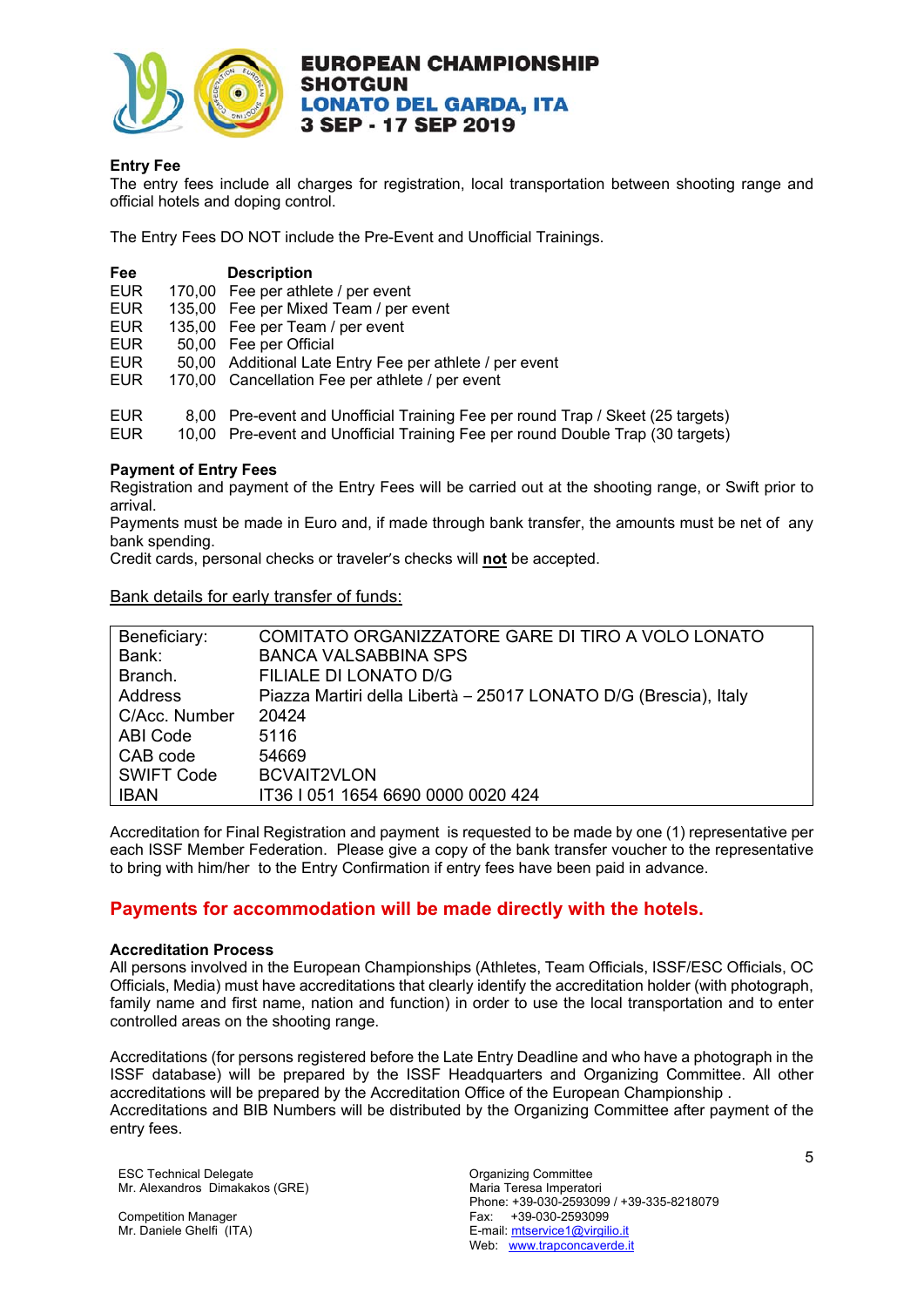

# **6. Venue and Facilities**

The European Championships will take place at the "Trap Concaverde" Shooting Club in Lonato D/Garda (Brescia), Italy.

Address: Trap Concaverde - Loc. La Basia Via Slossaroli 21 25017 Lonato D/Garda (Brescia), Italy

Phone: +39-030-9990200 Fax: +39-030-9990210 E-mail: info@trapconcaverde.it Web: www.trapconcaverde.it

Trap Concaverde is situated in the tourist Southern Garda Lake District, at a distance of 8 km from Desenzano town, 30 Km from Brescia, 40 km from Verona.

Directions: Highway A4 Milano/Venezia, Exit: Desenzano. Turn to the right side and proceed for 5 km then first exit on the right side (direction Castiglione D/Stiviere; you will immediately see the panel board of the Shooting Club. At the round-about tale the second right right and drive straight for about 500 m.

The Shooting Club has seven (7) combined ranges for Trap/Double Trap/Skeet and 5 separate ranges for Trap/Double Trap equipped with Mattarelli and Serena machines and Elfipa acoustic release systems. All the fields which will be used during the European Championship are equipped with Mattarelli machines.

The Skeet ranges operate with acoustic release system.

All ranges are equipped with Elfipa electronic scoreboards.

The firing direction of the shooting range is north/north east.

The targets used for the European Championship will be Eurotarget: standard orange for the Qualification, flash orange for the Finals.

#### **Food Service at the Shooting Range.**

The Shooting complex is facilitated with bar and restaurant offering drinks, refreshments, self-service buffet, pizza, at reasonable prices and meals with menu "à la carte". Reservations are not necessary.

Specific dietary requirements should be advised by the final deadline; every effort will be made to cater accordingly if sufficient notice is given.

# **7. Immigration and Customs Requirements**

#### **Entry Visa**

Italy is a member of the European Union and Schengen Agreement. EU Nationals are able to enter Italy with a valid passport or with a valid ID Card.

Countries that require an Entry Visa for Italy should apply to the Italian Embassy/Consulate in their Country well in advance before departure. Detailed information regarding Visa can be found in the website of the Italian Ministry of Foreign Affairs: www.esteri.it or vistoperitalia.esteri.it/home/en

ESC Technical Delegate **Committee** Committee Mr. Alexandros Dimakakos (GRE)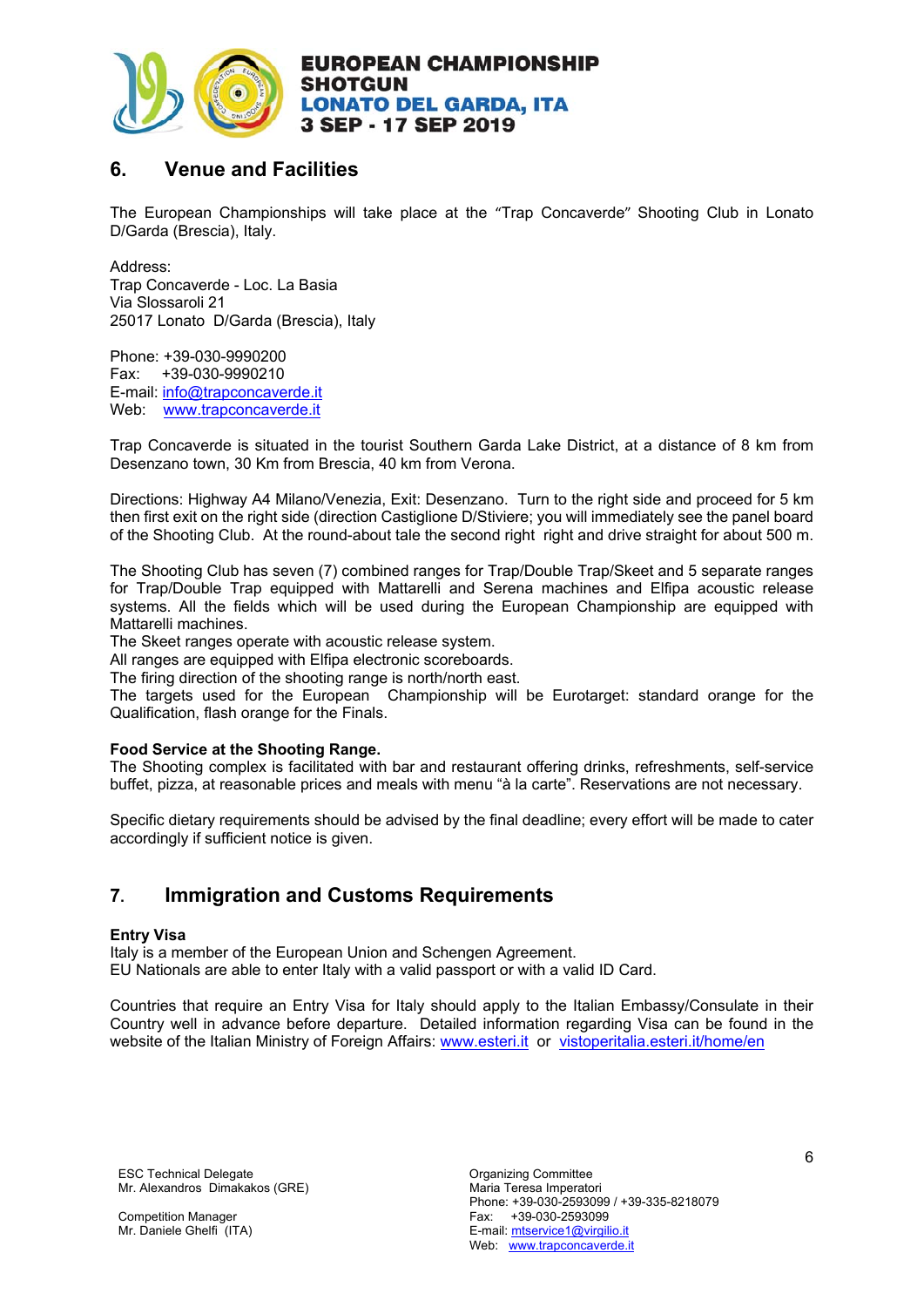

Those Federations who need a specific Invitation Letter to apply for a Sport Visa, must contact FITAV, Federazione Italiana Tiro a Volo, not later than **4 JUL 2019.** 

#### **E-mail: visa@fitav.it Phone: +39-06-4523/5214 /5213 /5212 Fax: +39-06-4523/5250**

The Italian Shooting Federation has no influence on the Embassies and will only be able to provide invitations for the period of the European Championship and eventual pre-event training.

No Visa will be granted upon arrival at the airport.

#### **Customs Formalities, import of Firearms**

A max. of three (3) shotguns and 1.200 cartridges are allowed to enter in Italy.

European Union nationals holding a "European Shotgun Certificate" can import to Italy their firearms without an auxiliary permission; however, they are requested to fill in the "Firearm & Ammunition Form" for Local Police security reasons. Upon receipt of the form duly filled in, the athletes travelling by plane will receive a nominative invitation letter to show the Police and Customs Authority together with the European Shotgun Certificate at arrival.

To the Athletes not holding the European Firearm Certificate', the O.C. soon after receiving the "Firearm and Ammunition Form" duly filled in, will send the FITAV permit to be shown the Police and Customs at arrival in Italy..

All the athletes traveling by plane will have to fill in an additional double copy declaration on arrival at the Italian airport. (As complimentary the O.C. Staff members will do it on their behalf). This form, together with the FITAV permit, at departure from Italy, must be returned to the Police Officers.

This paragraph might be subject to amendments independently from the means of transport. In that case, the Organizing Committee will immediately inform all the ESC Member Federations.

Non-European Union citizens are also advised to take with them a copy of their passport which will be handed to the Police station together with the other forms at arrival, in order to speed the procedure.

#### **Please DO NOT send any passport copy to the Organizing Committee**

Police and Customs firearms formalities will take place upon arrival at the first airport on Italian National Territory and at the last one at departure.

The Organizing Committee will not be responsible with the Italian Police at the airport for any incorrect information provided by the NPC related to firearms and ammunition.

Any request to change the shotguns details after the deadline must be notified to the Organizing Committee until seven (7) days prior to arrival. Changes after that date will not be accepted.

All the delegations will be assisted to dispatch the Police and Customs procedures and escorted to the bus. Travellers will meet the assistants near to the baggage collection upon arrival. In case of failure, contact the O.C. representative: Maria Teresa Imperatori + 39 335 8218 079 / +39 030 2593 099

ESC Technical Delegate **Committee** Committee Mr. Alexandros Dimakakos (GRE)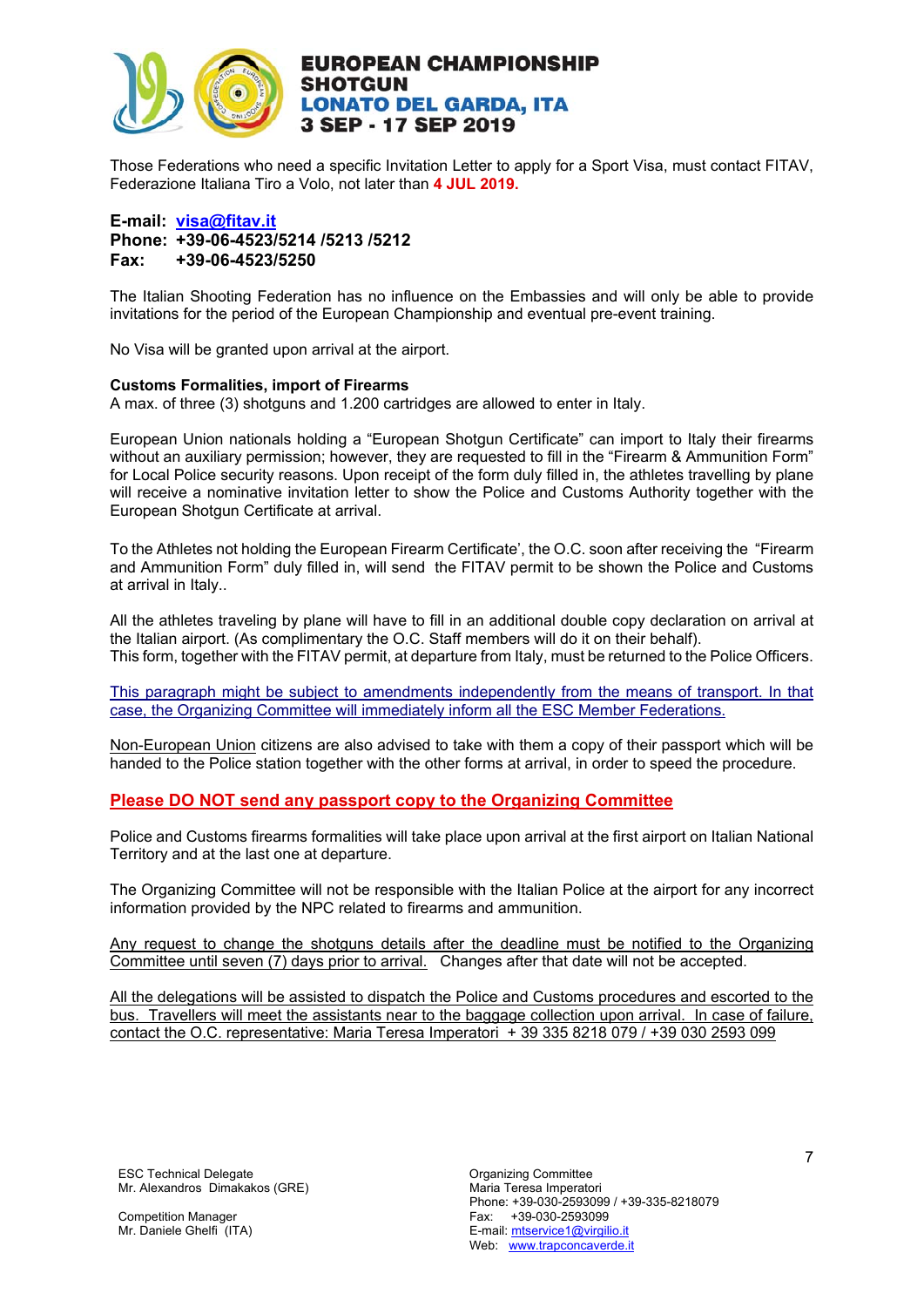

# **8. Accommodation**

#### **Official Hotels**

The Delegations will be accommodated at 3\*\*\* and 4\*\*\*\* star hotels situated at a distance of 7/9 km from the Shooting Range. 5 \*\*\*\*\* hotels will be booked only at request.

All the official hotels are facilitated with free wi-fi connection. Rates are intended per room per night and include buffet breakfast, service and tax.

The Tourist Tax amounting to EUR 1,00/1.80 per person per night is not included and is to be paid directly in hotel.

All the official hotels **except** DUNANT HOTEL and B&B CORTE DELLE ROSE are situated in Desenzano and Padenghe towns, in front or near the Garda Lake at a driving distance of 15 minutes from the Shooting Range.

Hotel Dunant which differs in style from any others, is situated in the countryside of Castiglione delle Stiviere (MN) at the distance of 7,5 km (10 minutes drive) to the Shooting Range, 16 km to Desenzano downtown. The restaurant is with new management

B&B Corte delle Rose is a small family run B&B opened a couple of years ago. The restaurant in the property but with different management, is just on the other side of the garden. It is located on the road that from the shooting club goes to Castiglione; distance to the shooting range 4,5 km, 11 km to Desenzano downtown.

Given the location, these hotels are more recommended for guests arriving by car or having a car *(for the free time*).

Reservations will be made through the Organizing Committee and would be on a first come, first serve basis.

### **IMPORTANT!**

1) The Garda Lake area In September is considered peak season and the hotel situation is very critical, so be aware that the "goodwill regulations" for late cancellations, no-shows or earlier check-out, will **not** be possible.

Rooms requested before the official dates should be booked very early.

We also recommend to send the hotel reservation forms by the deadline as we cannot quarantee for rooms after that date.

2) We would like to remind all Delegations that it **is strictly forbidden** to cook in the hotel rooms.

**Preliminary Hotel Reservations must be effected by: 4 MAY 2019 Final Hotel Reservations must be effected by: 30 JUN 2019**

**Payments have to be made directly to the hotels.** 

A 50% deposit by **30 JUL 2019** is mandatory. The balance will be settled upon arrival or swift in advance. All bank fees are at the **participant's** expense. Any change or cancellation must be notified to the Organizing Committee not to the Hotels. Reservations will not be guaranteed unless a deposit of 50% is received by the deadline.

ESC Technical Delegate **Committee** Committee Mr. Alexandros Dimakakos (GRE)

Competition Manager Mr. Daniele Ghelfi (ITA)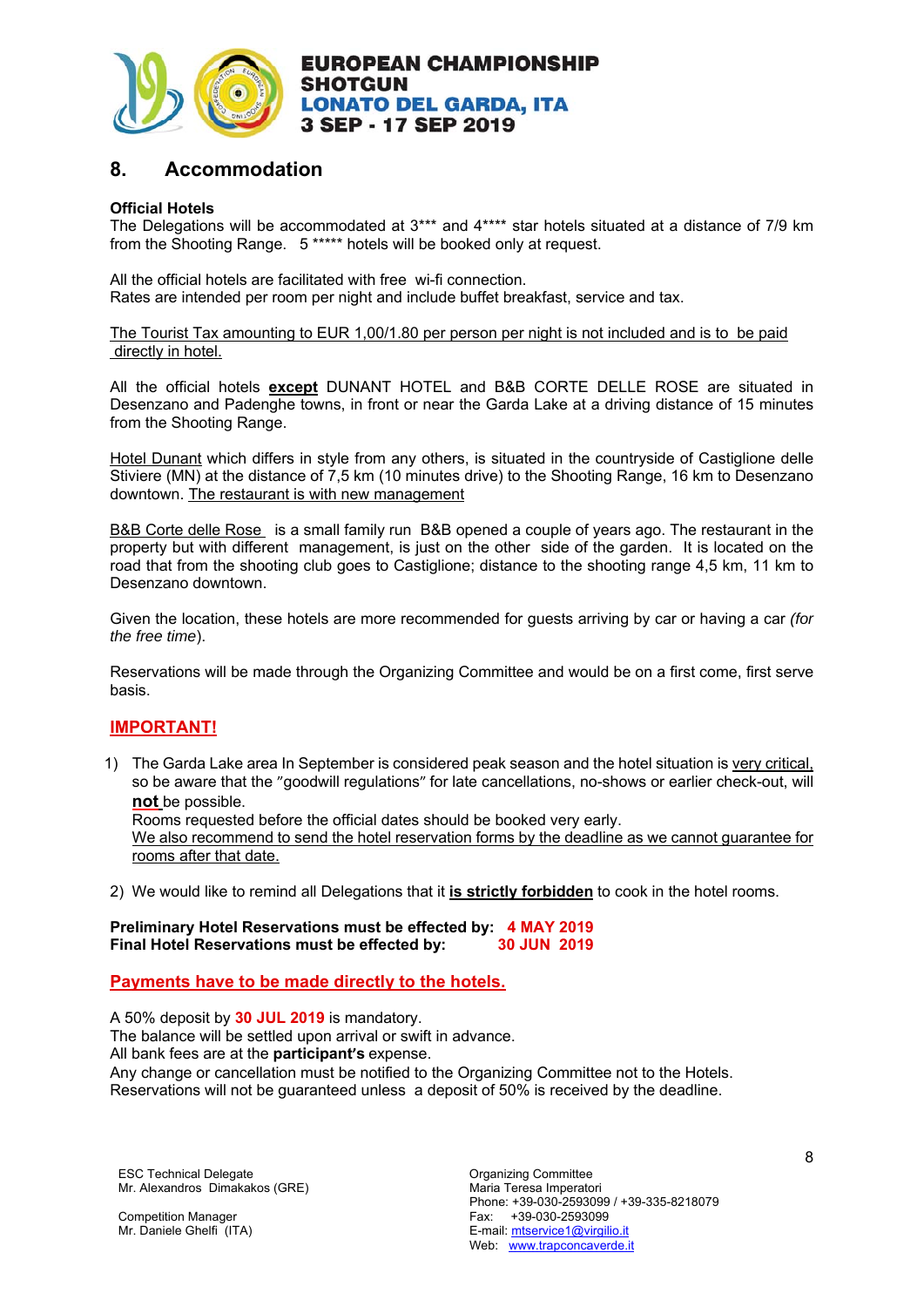

#### **Penalty Fees for cancellation**

-free cancellation is possible till **29 JUL 2019**

-**from 30 JUL to 24 AUG 2019** the penalty is 50% of the total cost for any reserved and then cancelled room.

**-from 25 AUG 2019 onwards**, the penalty fee will be equal to the 100% of the total cost for any reserved and then cancelled or not occupied room.

#### **NO penalty fee for cancellation will be charged by the hotels in case the Organizing Committee can replace the cancelled reservations with others.**

#### **List of the Official Hotels**

| <b>Dunant Hotel 4****</b><br>www.dunanthotel.it                                                                                                                                                            | $\frac{1000}{255}$ |                                 | Distance to shooting range km. 7,5                       |
|------------------------------------------------------------------------------------------------------------------------------------------------------------------------------------------------------------|--------------------|---------------------------------|----------------------------------------------------------|
| Double Single Use<br>Double / Twin                                                                                                                                                                         |                    | €<br>€                          | 86,00<br>92,00                                           |
| New Oliveto ****<br>www.hoteloliveto.it                                                                                                                                                                    | 000     %%^^^###   |                                 | Distance to shooting range km 8                          |
| Double Single use standard<br>Double single use superior<br>Double/Twin standard<br>Double /Twin superior<br>Junior suite and Triple room                                                                  |                    | €<br>€<br>€<br>€                | 125,00<br>175,00<br>135,00<br>185,00<br>on request       |
| Palazzo del Garda 4****                                                                                                                                                                                    | III                |                                 | Distance to shooting range km 8                          |
| www.palazzodelgarda.com/it/hotel-desenzano/garda<br>Double Single Use Classic<br>Double / Twin Classic<br><b>Triple Classic</b><br>Extra charge for lake view<br>Deluxe category rooms                     |                    | €<br>€<br>€<br>€                | 120,00/140,00<br>140,00<br>180,00<br>30,00<br>on request |
| Park Hotel 4****                                                                                                                                                                                           | $\circ \circ$ //// |                                 | Distance to shooting range km 8                          |
| www.parkhotelonline.it<br>DUS / Double / Twin Elegance<br>DUS / Double /Twin Executive Lake view<br>Junior Suite Prestige Single or Double center view<br>Junior Suite Prestige Single or Double Lake view |                    | €<br>€<br>€<br>€                | 190,00<br>230,00<br>250,00<br>270,00                     |
| Hotel Villa Rosa 4****<br>www.villarosahotel.eu                                                                                                                                                            | $\frac{1}{2}$      | Distance to shooting range km 8 |                                                          |
| DUS / Double / Twin standard<br>DUS / Double / Twin superior                                                                                                                                               |                    | €<br>€                          | 255,00<br>280,00                                         |
| West Garda Hotel 4****<br>www.westgardahotel.com                                                                                                                                                           | $\frac{1}{2}$      |                                 | Distance to shooting range km 9                          |
| Double Single Use<br>Double / Twin<br>Triple room                                                                                                                                                          |                    | €<br>€<br>€                     | 120,00<br>150,00<br>189,00                               |

ESC Technical Delegate **Committee** Committee Mr. Alexandros Dimakakos (GRE)

Competition Manager Mr. Daniele Ghelfi (ITA)

Maria Teresa Imperatori Phone: +39-030-2593099 / +39-335-8218079 Fax: +39-030-2593099 E-mail: mtservice1@virgilio.it Web: www.trapconcaverde.it

9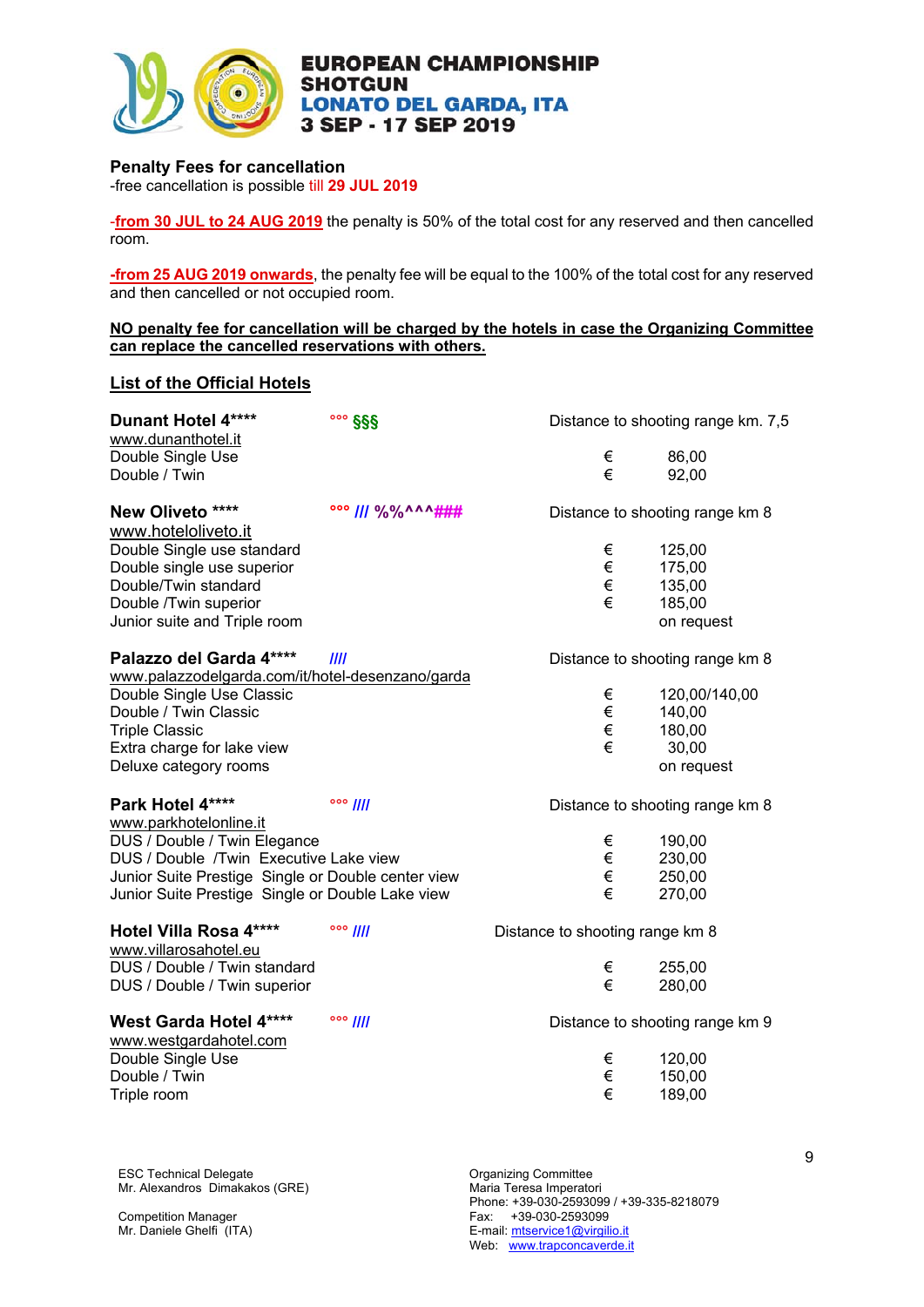

www.hotelbonottodesenzano.it

Single room &&& Double Single Use Double /Twin Triple room

www.hotelvittorio.it Double / Twin economy  $\epsilon$  115,00 Double / Twin lake view  $\epsilon$  130,00/145,00 Junior Suite  $1 - 2$  pax.  $\epsilon$  220,00: Junior Suite 3 pax  $\epsilon$  240,00<br>Reduction for single occupancy in any category  $\epsilon$  240,00 Reduction for single occupancy in any category  $\epsilon$ 

#### **Albergo Al Cacciatore**  $3***$  **&&& ////** Distance to shooting range km 7

www.albergoalcacciatore.it Single room &&& Double Single Use Double / Twin Triple room

www.hotelcity.it Double Single Use Double / Twin Triple room

# **Hotel Europa 3\*\*\* °°°&&&** Distance to shooting range km 8

www.desenzanohotyeleuropa.com Single room &&& Dus / Double / Twin Triple room Extra charge for lake view

### **B & B Corte delle Rose<sup>ooo</sup>** \$\$\$ **Distance to shooting range km 4,5**

www.cascinacortedellerose.com Single Room \$\$\$ Double Single Use Double/Twin

**Poo°** Hotel with restaurant **§§§** Hotel with fitness center **////** Hotel with swimming pool **%%** Wellness center  $h$ otel with Indoor pool

**Hotel Bonotto 3\*\*\*S &&&** Distance to shooting range km 8

| € | 110,00        |
|---|---------------|
| € | 140,00        |
| € | 155.00/185.00 |
| € | 200,00        |

**Hotel Vittorio 3\*\*\*S** Distance to shooting range km 8

| € | 73.00  |
|---|--------|
| € | 93.00  |
| € | 110.00 |
| € | 140,00 |

**Hotel City 3\*\*\* Constant Constant City 3\*\*\* Distance to shooting range km 8** 

| € | 89,00  |
|---|--------|
| € | 136,00 |
| € | 168,00 |

| 66.00  |
|--------|
| 116,00 |
| 132.00 |
| 10.00  |
|        |

| € | 60.00 |
|---|-------|
| € | 75,00 |
| € | 85,00 |
|   |       |

| \$\$\$ | <b>&amp;&amp;&amp;</b> 1 single bed width cm. 100<br>Queen size bed |
|--------|---------------------------------------------------------------------|
|        | %% Wellness center                                                  |
| ###    | GYM                                                                 |

### **Luxury 5 \*\*\*\*\* hotels will be booked only at request.**

ESC Technical Delegate **Committee** Committee Mr. Alexandros Dimakakos (GRE)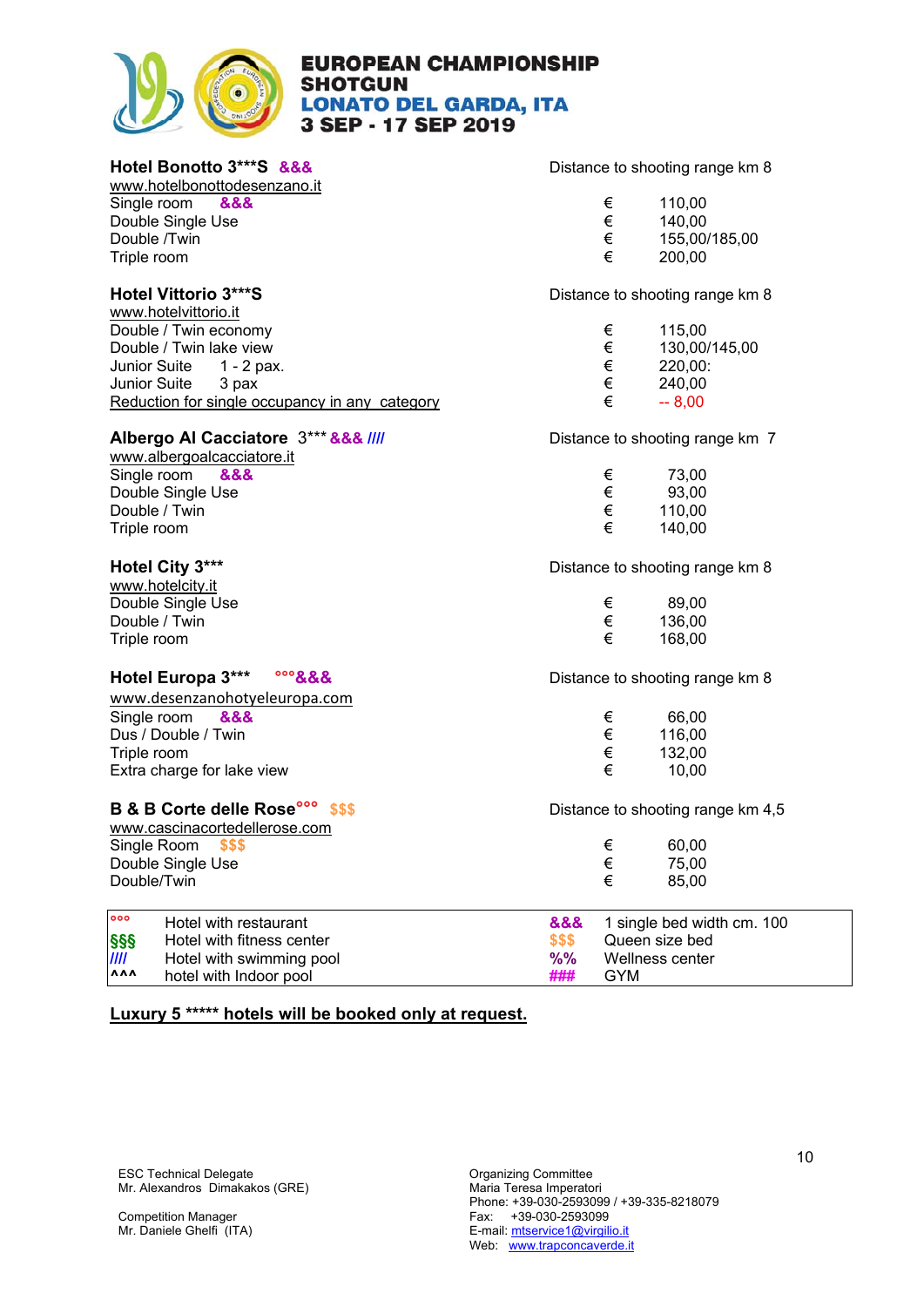

# **9. Travel and Transportation**

#### **Travel – Arrival**

Trap Concaverde can be reached by:

| Car          | Highway A4 Milano-Venezia, exit: Desenzano<br>Then turn to the right and proceed for 5 km   |
|--------------|---------------------------------------------------------------------------------------------|
| Train        | Milano-Venezia line, stop: Desenzano                                                        |
| <b>Plane</b> | Milano Malpensa (MXP),<br>Milano Linate (LIN)<br>Bergamo (BGY),<br>Verona Villafranca (VRN) |

### **Airport pick up – Transportation to the Official Hotels (and return for departure)**

The Official airport for the European Championship 2019 is **MILANO MALPENSA (MXP**) - the distance to the range is 165 km./ Distance to the hotels approx. 170 km.

**Round trip from/to** Malpensa airport and the Official hotels, will be arranged by the OC. The transportation fee amounts to EUR 50,00 per Person

**The service will be active as from Sunday 1 SEP to Tuesday 17 SEP 2019.** 

**On request FREE transportation will be arranged from/to Verona Airport but no support within the Terminal can be provided by the O.C.** 

**On request, round trip transportation (EUR 50,00 per person) will be arranged from/to Linate Airport but with no O.C. support within the Terminal (at least 2 people)** 

The Delegations deciding to arrive before **1 SEP** or leave after **17 SEP 2019** will have to make their own arrangements otherwise, on request, the Organizing Committee will organize assistance and/or transportation at the Delegations' expense.

All transportation services requested in the "Final Travel Form", not cancelled within three (3) days before arrival, will be applicable by the Organizing Committee according to the number of passengers appearing in the "Final Travel Form" for which the service has been required.

No assistance or transportation will be provided to the participants lodged in unofficial hotels.

#### **Local Transportation – Shuttle Service**

Local transportation between the official hotels and the shooting range will be arranged by the Organizing Committee as from **3 SEP 2019**

In case of accommodation in unofficial hotels, the local transportation has to be arranged by the participants.

Car Rentals are available at the airports and downtown Desenzano.

In Desenzano you can apply to:

#### **- EUROCAR**  Viale Marconi, 13 tel. +39 030 9911718 e-mail info@autonoleggioeurocar.it

ESC Technical Delegate **Committee** Committee Mr. Alexandros Dimakakos (GRE)

Competition Manager Mr. Daniele Ghelfi (ITA)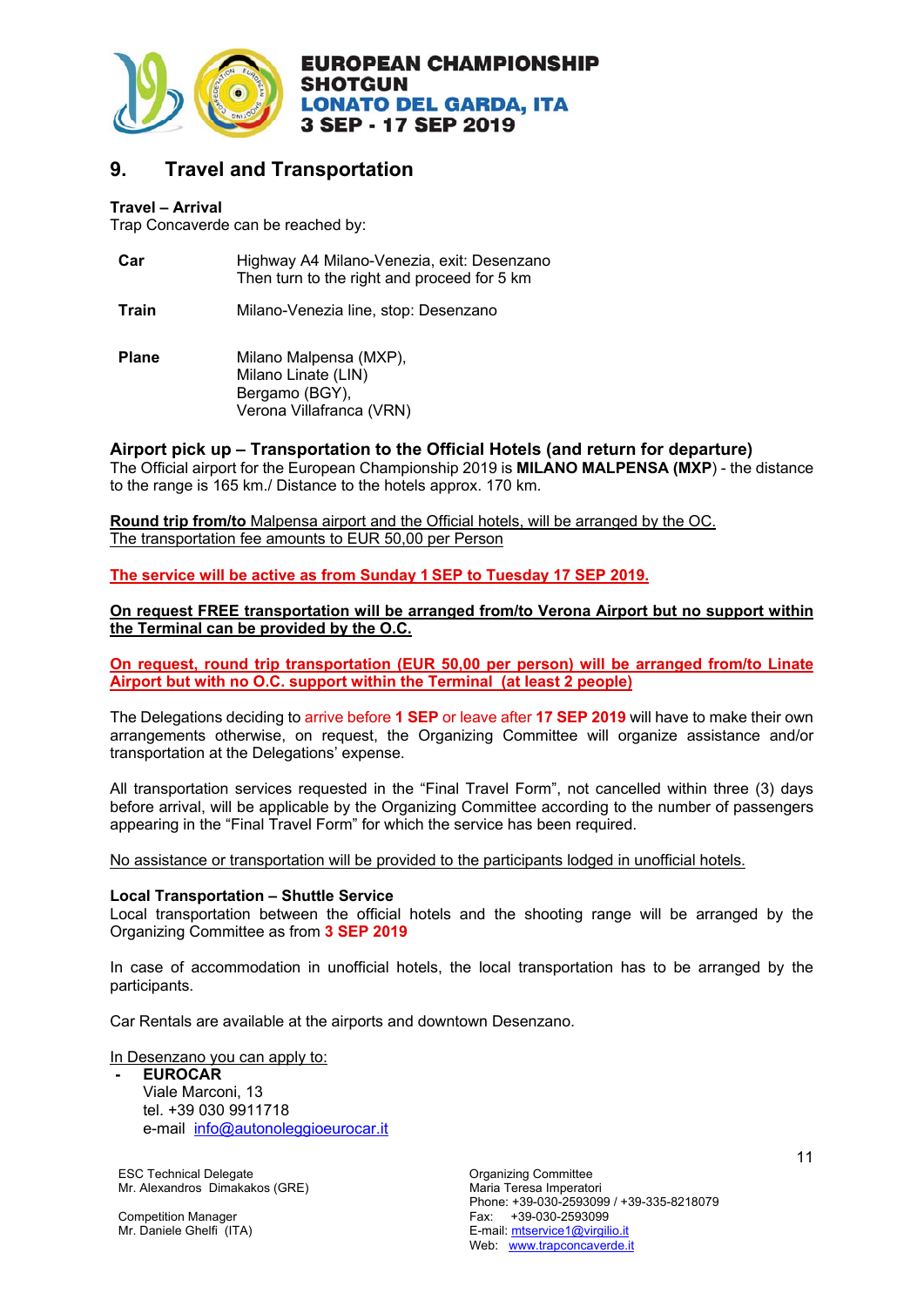

**- EUROPCAR NIKAD Associati** Via C. Rambotti, 17 tel. 9991777 email itsmdlzc02@europcar.com

# **10. Competition Related Procedures at the Shooting Range**

#### **Technical Meeting**

The Technical Meeting will take place on **4 SEP 2019** at the shooting range.

Each participating ESC Member Federation should have at least one representative present to receive updated information regarding Final Competition Schedule (including Training Schedule), draw procedures and other important issues related to the European Championship.

#### **Storage of Firearms and Ammunition**

Storage of guns and ammunition is available at the armory on the shooting range. Athletes are also permitted to take their shotguns in the hotel room provided they do not let them unattended.

#### **Ammunition**

The Italian Customs Authority will allow each athlete to import a maximum of 1.200 cartridges which will be used for the competition.

The use of steel pellets is not allowed. A wide range of local and international ammunition will be available for sale at the shooting club.

*Athletes traveling by air, on departing from Italy will be allowed to re-export a maximum quantity of 125 cartridges only, packed into a single ammunition case which must not exceed 5 kg in weight, provided that the quantity declared on arrival into Italy, is in excess of this amount.* 

#### **Doping Control Tests**

The Organizing Committee will conduct Doping Controls Tests according to the ISSF Anti-Doping Rules and the ISSF Test Distribution Plan 2019 under the supervision of the ESC Technical Delegate.

# **11. Ceremonies**

#### **Opening and Closing Ceremony**

The Opening Ceremony will take place on **4 SEP 2019** late afternoon (further details will follow). The Closing Ceremony will take place on **16 SEP 2019** after the last Victory Ceremony. A closing buffet will follow.

#### **Victory Ceremony**

The Victory Ceremonies will take place at the shooting range immediately after the end of each Finals (see also: Final Competition Schedule).

During the ceremonies the athletes are required to present themselves in their official national uniform or national tracksuits (tops and bottoms).

#### **Flags and Anthems**

Each participating nation is required to bring three (3) national flags (approx. size 100x150cm) and (1) national anthem on standard CD (40-50 seconds).

ESC Technical Delegate **Committee** Committee Mr. Alexandros Dimakakos (GRE)

Competition Manager Mr. Daniele Ghelfi (ITA)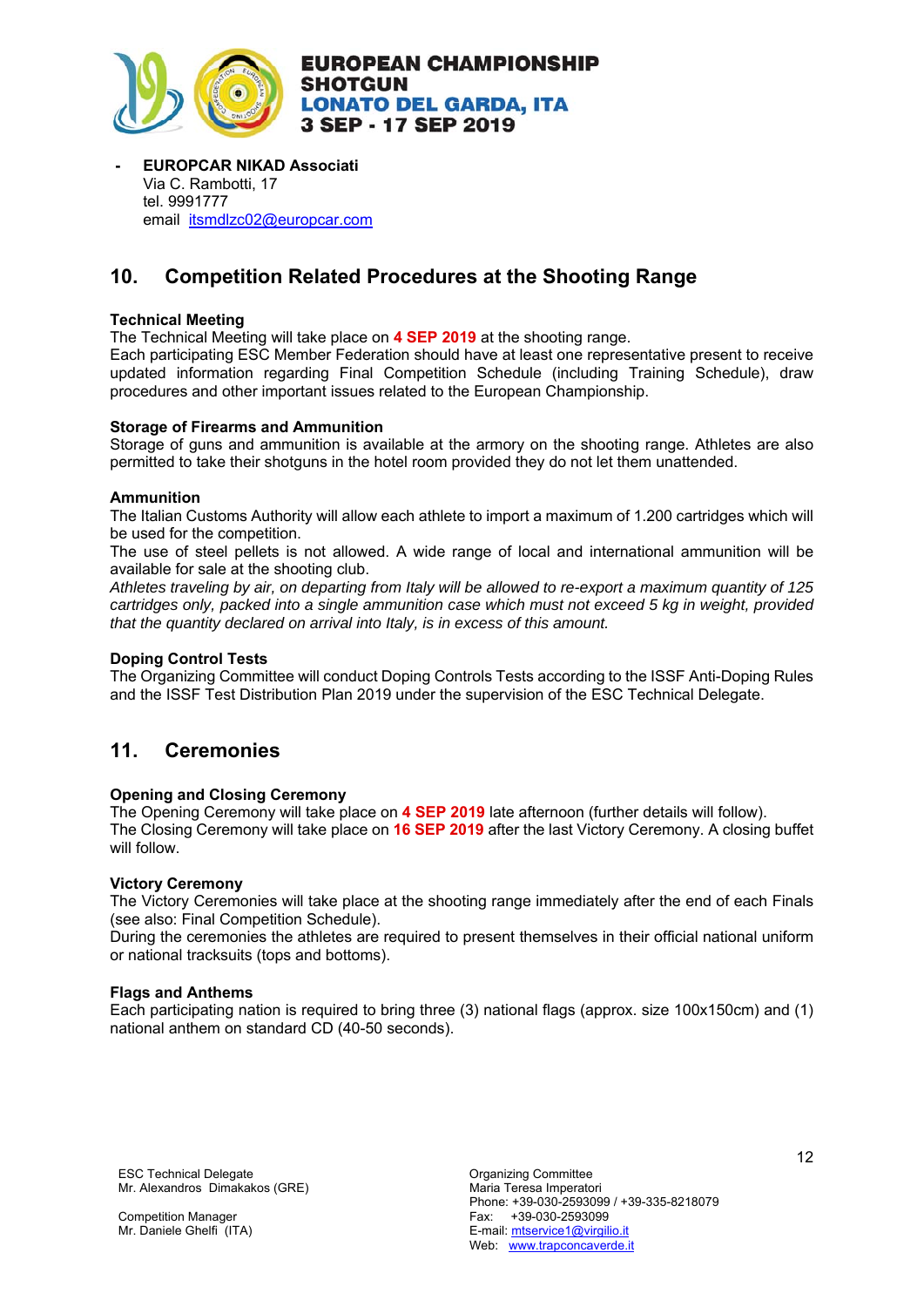

# **12. Weather Information**

The climate conditions in September are normally pleasant, with sunshine and clear sky. The average temperature is expected to be 28°/30° degrees Celsius during the day and 23°/24° degrees Celsius in the night.

# **13. Media Relations**

All Media representatives must register for the European Championship by using the Media Accreditation Form (Annex 9).

Press conference will take place prior, during and at the end of the European Championship. Press and Television service will be given during the European Championship.

**The contact person for media facilities is Mr. Tomax Mondadori Phone: +39-347-0101447 e-mail: ufficiostampatrapconcaverde@gmail.com**

Onsite Media facilities: the press room is equipped with all the facilities required (fax machines, copy machine, Wi-Fi and cable internet connections, electrical outlets for PC, pigeonholes for information, start lists, results, bulletins, a sufficient number of work spaces, etc.

# **14. Industry Service**

Various industry services and exhibitors will be present during the European Championship. Please contact the Organizing Committee for information regarding the exhibition stands that will be provided at reasonable prices.

# **15. Annexes**

All necessary Registration Forms  $(1 - 9)$  are attached to this General Information. They must be sent by applicable deadlines.

# **16. Summary of Deadlines**

The Summary of Deadlines is attached to this General Information.

# **17. Social and Cultural Activities**

The Garda Lake is coasted historical villages easy to visit by car, by bus, by boat (departure/arrival Desenzano Harbour). Of easy access the towns of Brescia, Mantova, Venice, Verona and Milano.